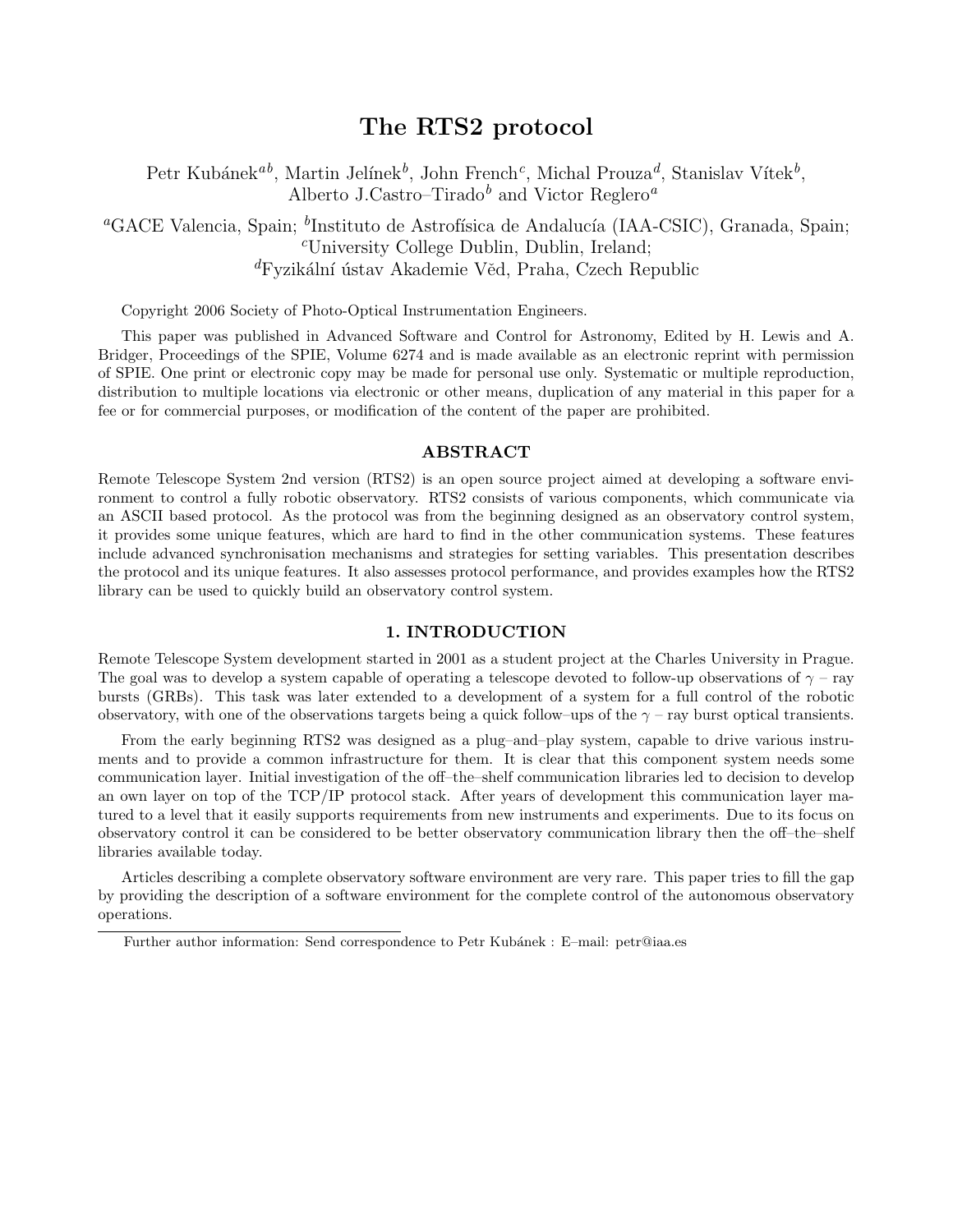### 2. RTS2 ECOSYSTEM

The usual RTS2 installation contains one central server, which works as a name resolver and a synchronisation coordinator. The network contains number of devices, each of which represents any observatory or experimental device. The devices are usually commanded by services or clients. The services are autonomous processes, which have goals (carry observation, listen for incoming events,..). Clients are usually interactive clients for monitoring device states and for sending commands to the devices.

The full description of the RTS2, including description of the system history and its current installations, is given in SPIE 2006 proceeding.<sup>1</sup> The RTS2 source codes, as well as the documentation, the bug and feature tracking system, are available at the SourceForge site at the URL http://rts-2.sf.net.

### 3. PROTOCOL DEVELOPMENT

The protocol development started with the development of RTS2, a C/C++ replacement to RTS. The protocol was inspired by Simple Mail Transfer Protocol (SMTP).<sup>2</sup> The first version allow only one way communication, with a client<sup>\*</sup> sending the commands to a server<sup>†</sup>. The server responded to each command with some replies, and finish the response with a line starting either with  $\overline{\phantom{a}}$  (the minus sign) or  $\overline{\phantom{a}}$  (the plus sign), followed by the status code and status description string.

The original protocol design relied on the fact that the client sends only commands, and the server sends back only replies. Replies were variables and their values. This original protocol can be demonstrated on a following example session:

| Client/Server | message                       |
|---------------|-------------------------------|
|               | info                          |
| S             | ra $20.86$                    |
| S             | dec $20.6754\,$               |
|               | $+000~\mathrm{OK}$            |
| C             | helpme                        |
| S             | -005 unknown command "helpme" |

The servers were usually devices, and the clients were either user interactive clients, or the automatic components.

This design took advantage of the fact, that only one command can run at a time on a single connection. The longer running commands, which need some time to perform and finish operation, used device states to signal the progress of the command execution to the client. Originally, every server can define as many states as it needed. The commands, which the client was about to send over the connection, were aligned into a queue, and once their submission was completed with confirmation or rejection error, the client program was notified by call of an appropriate handler.

The information about state was passed through protocol using S prefix to inform receiving client that the message contains state message, not the usual variable message.

The protocol then naturally evolved into using prefixes for all informations passed through it. V was used to prefix the values, M for the system messages, and so on. This allowed client to quickly parse the received messages, and feed them to the appropriate handlers.

With prefixes for everything excepts commands, protocol gains ability to distinguish the commands. So it was possible to establish two-way communication, as it is shown in the following example:

<sup>∗</sup>The process which started the communication

<sup>†</sup>The process which held opened listening port and waits for connections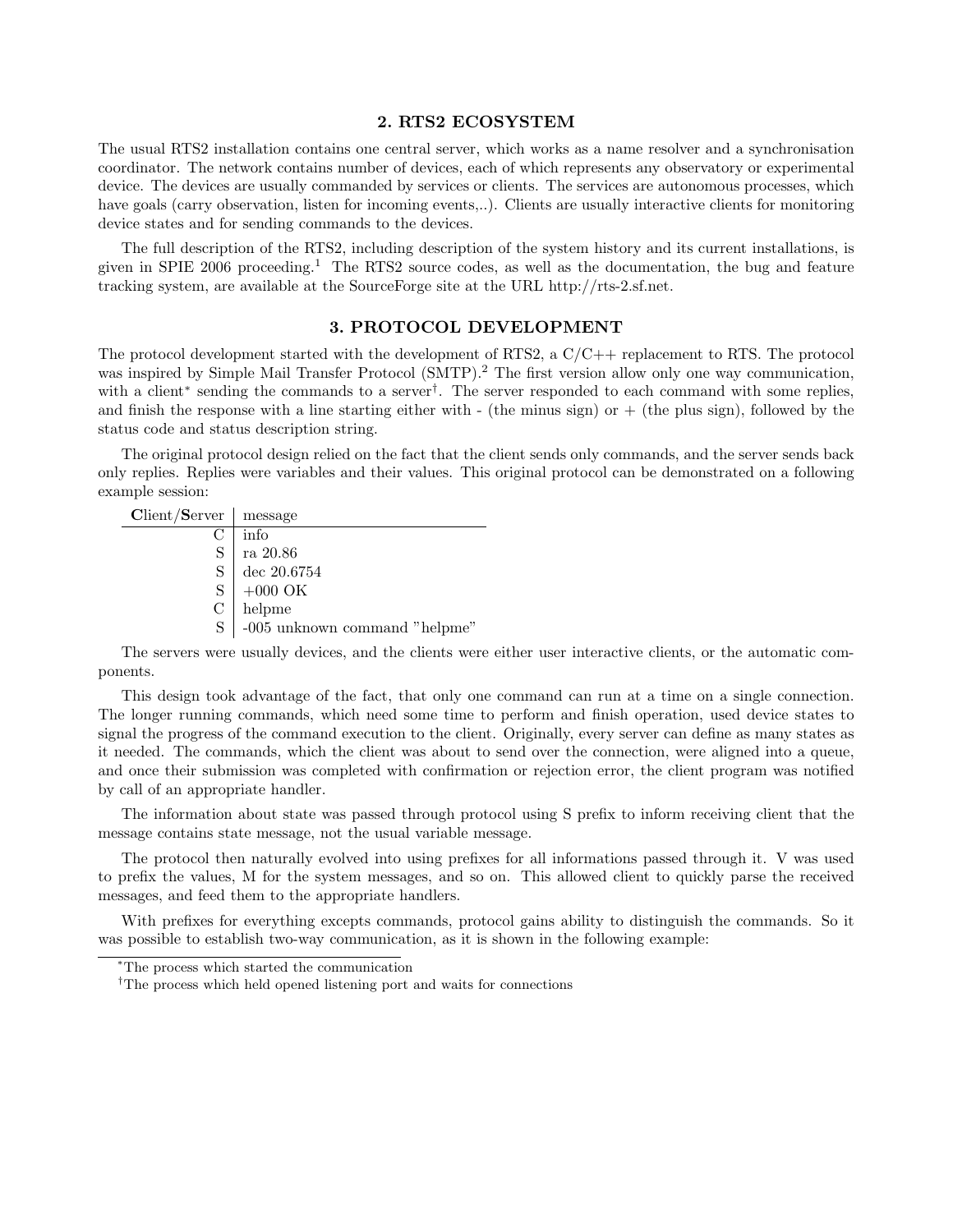| Client/Server | message                         |
|---------------|---------------------------------|
| С             | move 20 30                      |
| S             | info                            |
| С             | V infotime 20080617015432.34566 |
| С             | S 0                             |
| S             | V ra 20.86                      |
| S             | V dec 20.6754                   |
| S             | S 4 start moving                |
| С             | $+000$ OK                       |
| S             | $+000$ OK                       |
| С             | helpme                          |
| S             | -005 unknown command "helpme"   |

### 4. PROTOCOL BUILDING BLOCKS

In the following subsections, development of the various building blocks of the protocol and rationale behind their design is described. For description of the current protocol, please see the section 6.

#### 4.1 Large binary data transfer

Large binary data were originally transported over separated TCP/IP connection as binary data. Because a separated channel was used for the data transfer, the system had the ability to send the control commands over ASCII channel at the same time. In times, when CCD readout over parallel port could took minutes, this looked as a necessity. In those times data were sent to TCP/IP connection right after readout of one line. The possibility to interrupt camera readout and start a new exposure as soon as the telescope reached GRB position looked very promising. Also separation of data and command channel looked as a right thing to do.

But this transfer mode created a big system overhead, associated with initialisation of the data TCP/IP connection. Original design requires one data connection for the data – for each image transfer, a new connection was started. If only a few images per minute could be obtained, that does not cause a significant problem. But when the cameras capable to produce few images per second were introduced to the system, it becomes clear that this design has to be changed.

There are two possible solutions for this problem. Either the opened data connection could be kept opened for the future data transfer, or the data can be transfered over commanding connection. The second solution is better when the data are transported from a closed network over a single opened TCP/IP port. This was the main reason why the second solution was chosen. Due to a redesign of the camera driver, the argument used to justify the use of the separate connections – that slow parallel port based cameras can be interrupted – was no more viable.

### 4.2 Variables

Initially, all variables names were coded in client and server. It was necessary to add a variable and its description at two places - to a server structure holding the variables description, and to a client which holds the variable list. It is clear that after few months, this mechanisms becomes unnecessary complicated, and some better design was needed.

Instead of turning to CORBA IDL–like design, with static description of the interfaces, dynamic variables were used. The server holds list of the variables, and distribute them to all clients which are connected to the server. The protocol contains commands to manage list of the variables, as well as commands to change directly value, or to perform some operation on it, like adding or subtracting a number.

The variable entry contains following informations:

variable name — string used to identify variable in scripting command, for a display and for a recording to a FITS header.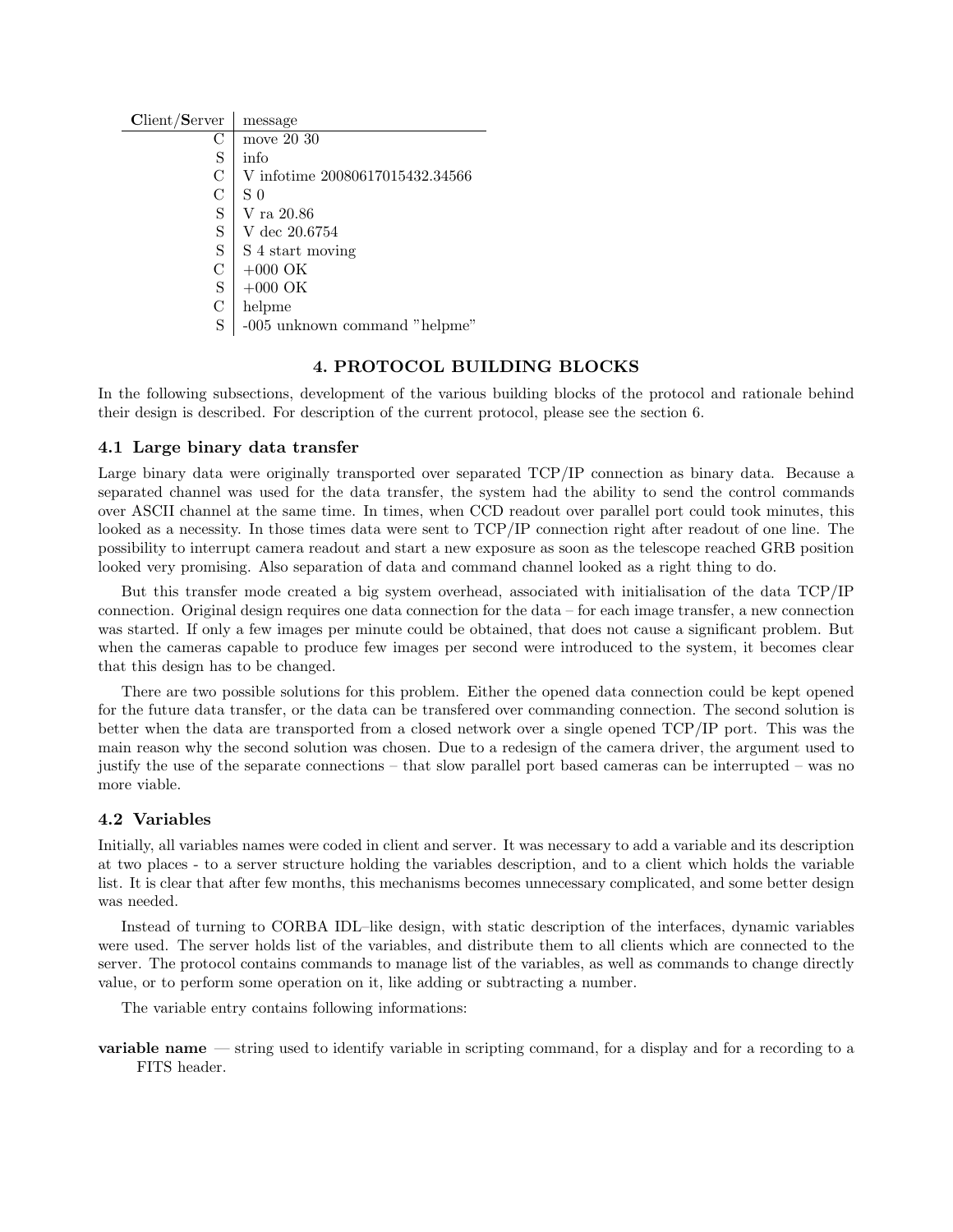**variable description**  $\overline{\phantom{a}}$  is displayed with the variable and written to the FITS comment fields

variable flags — specify a type of the variable (string, integer, double precision floating point,..), display conversion (degrees, ..), if and when value should be written to the FITS file and so on.

Variables system is coupled with FITS interface. So not only are the variables visible in monitoring interface. They are also autonomously, using generic routines, written to the output FITS files. Nice think about that design is that if new variable is added, without any extra coding its current value is recorded to the FITS file holding the acquired data.

Variable flags bit mask specify when the variable shall be recorded. The flags can specify if the value shall be recorded before, during or after the exposure.

Flags are also used to describe when the variable value can change. When conditions for value change are not met, the operation is put to a queue and waits until it is possible to carry it. The use of this feature can be demonstrated on an example. Suppose that camera has focusing element, whose value can be changed only when camera is not taking images. However, the command to change value of the focusing element can be sent anytime. But that command can be followed by a command to change other the camera value, for example some diachronic tilting mechanism. Both commands then ends in the queue. On each device state change, all operations in the queue are checked if they can be executed. If all conditions for the operation execution are true, the operation is executed and removed from the queue.

Last but not least, variables can have default values. When an observation script finishes, variable value is reseted to the default value. That also happens when exposure is interrupted and new target is quickly followed. Use of this feature can be demonstrated on focuser driver. Focuser position can change during script execution. But when new script stars, the focuser should be back in default position. This and other similar problems are transparently handled by default values.

The dynamic variable definitions design pays off when a new driver for multiple devices controlled by same low–level driver is coded. Thanks to the dynamic list of variables, device driver can be extended without need to regenerate any interface files. And some variables can be created depending on the actual device connected. After device initialisation, the driver checks capabilities of the connected device, and creates only the variables which manipulates the settings presents on the device.

#### 4.3 Messages

Messages are primary used to provide user with plain English informations about what the system is doing. At the beginning, the protocol did not include message transfer. All messages were passed to syslog facility and recorded to a disk file.

Latter, ability to pass messages was added. Information about what is the system doing could get to an end user, and was logged to the log file at the same time.

Originally, either XML-RPC bridge or SOAP bridge services were used to record the messages to the log files and a database. Currently centrald daemon is used to record the messages to the log file, and the XML-RCP bridge service is used to record the selected messages to the database.

### 5. DEVICE STATES

Next chapters refers to the **device status** and **blocking states**. Here is a short description of those terms.

#### 5.1 Device status

Device status is a bit mask. It represents what operation is device performing. In table 1 is an overview of states of different devices.

As device state is a bit mask, more then one state can be set. For example, frame transfer camera can at one moment readout an image and expose a new image.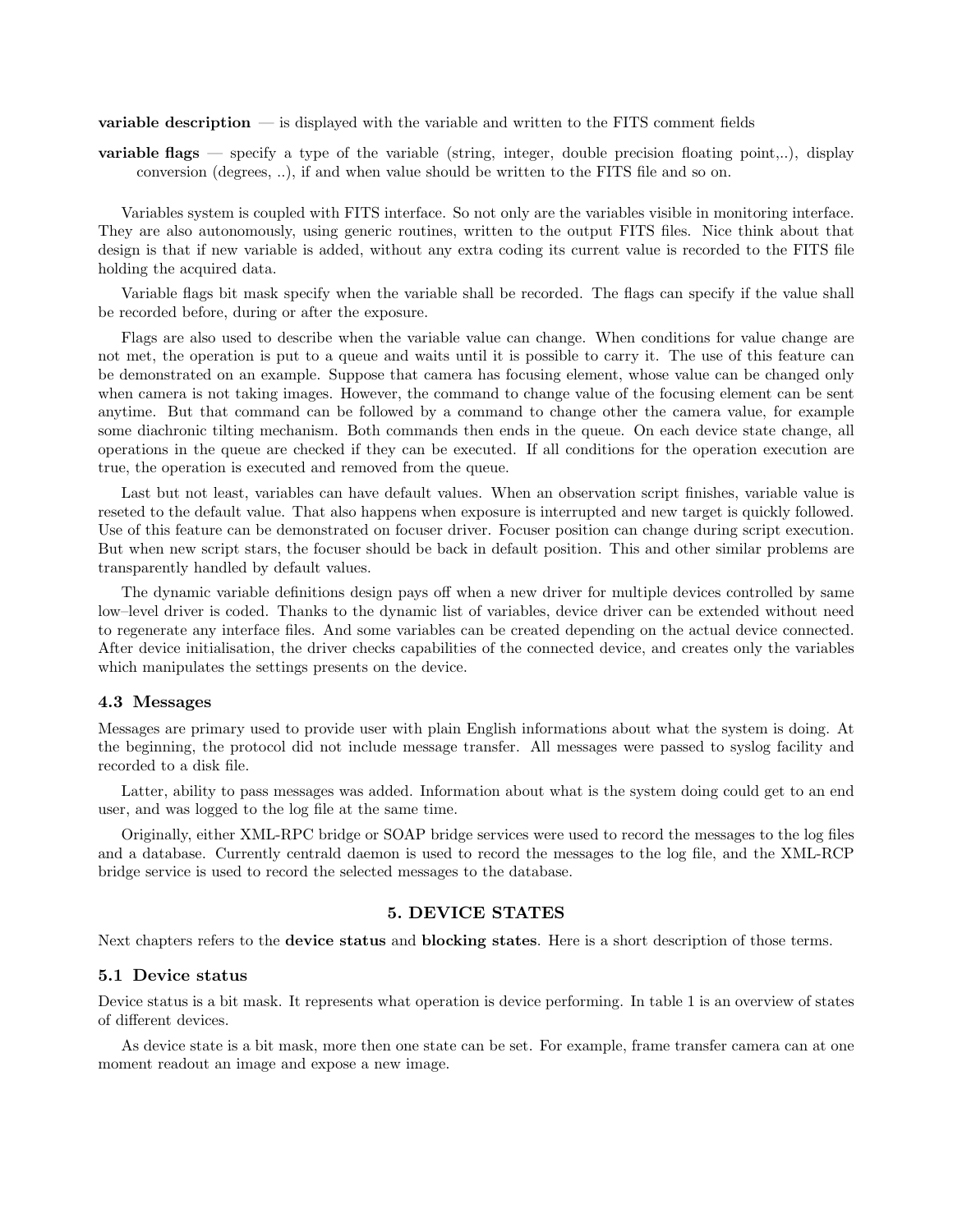|  | Table 1. Device states overview |
|--|---------------------------------|
|--|---------------------------------|

| Device                    | State                      | Comment                                                          |
|---------------------------|----------------------------|------------------------------------------------------------------|
| camera                    | exposing                   | camera is exposing                                               |
| reading                   |                            | image is read from the camera                                    |
| integrating<br>photometer |                            | photometer is performing measurement                             |
|                           | filter                     | photometer is changing filter position                           |
| focuser                   | focusing                   | focuser position is being changed                                |
| mount                     | moving                     | mount is moving                                                  |
|                           | parking                    | mount is moving to a park position                               |
|                           | parked                     | mount is properly parked                                         |
|                           | wait_cop                   | mount is waiting for copula movement                             |
|                           | searching                  | mount is moving on search pattern                                |
|                           | correcting                 | mount is performing movement as a result of a correction opera-  |
|                           |                            | tion                                                             |
|                           | guiding                    | mount is performing guiding movement                             |
| $\overline{\text{done}}$  | $\overline{\text{closed}}$ | dome is closed                                                   |
|                           | opening                    | dome is being opened                                             |
|                           | opened                     | dome is opened                                                   |
|                           | closing                    | dome is being closed                                             |
|                           | copula                     | dome copula is rotating                                          |
| filter                    | moving                     | active filter is being changed                                   |
| centrald                  | daytime                    | centrald daytime state. The various values described observatory |
|                           |                            | as being in day, evening, dusk, night, dawn or morning state     |
|                           | off                        | observatory is in off state                                      |
|                           | standby                    | observatory is in standby state                                  |
|                           | <sub>on</sub>              | observatory is in on state                                       |
| executor                  | moving                     | executor is moving mount to a new position                       |
|                           | acquire                    | executor is acquiring images which confirms telescope pointing   |
|                           | acquire_wait               | executor is waiting for acquisition image processing             |
|                           | observing                  | executor is taking core part of the observation                  |
|                           | lastread                   | last image in the script is read from camera                     |
|                           | end                        | executor should end the observation                              |
| imageproc                 | running                    | image processor is processing image                              |

Table 2. Blocking states overview

|      | Blocking state   Blocked operations              |
|------|--------------------------------------------------|
|      | exposure operations which takes images           |
|      | readout   operations which readout images        |
| move | operations which changed something on light path |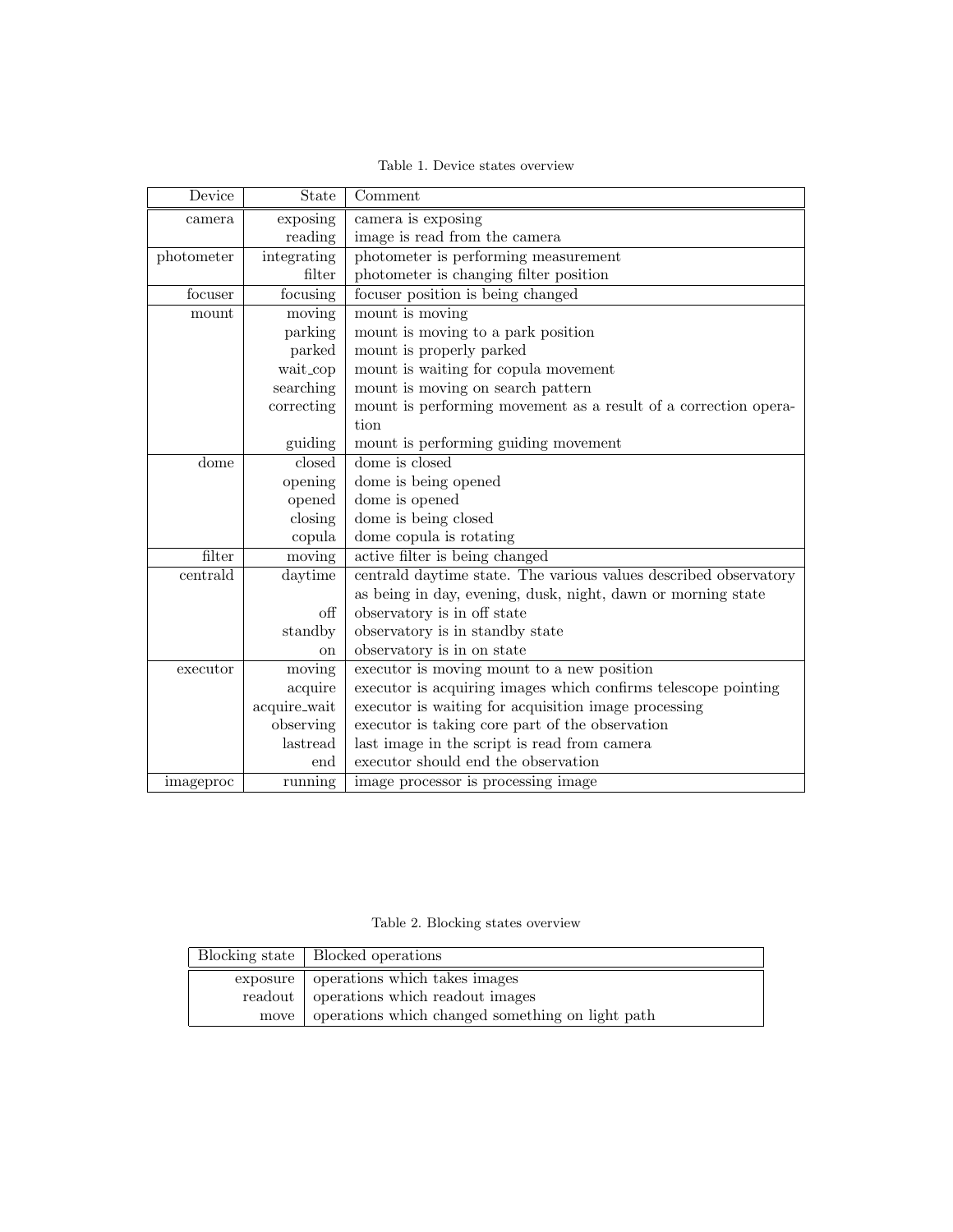| Character                 | Description                                                                                     |
|---------------------------|-------------------------------------------------------------------------------------------------|
| $\mathbf{A}$              | Authorisation request. Used during initial handshaking and authorisation.                       |
| B                         | Blocking state. Blocking state is a bit mask which is used to test which commands from          |
|                           | queues can be executed.                                                                         |
| $\mathcal{C}$             | Binary data channel. Used to start binary data transfer.                                        |
| D                         | Binary data. Following characters are binary data.                                              |
| E                         | Variable description. This sentence is used to describe variables which are available on        |
|                           | device.                                                                                         |
| F                         | Selection variable elements. The sentence contains description of one of the selection variable |
|                           | options.                                                                                        |
| M                         | Message. The sentence contains message text.                                                    |
| P                         | Priority information.                                                                           |
| $\rm Q$                   | Priority information request.                                                                   |
| S                         | Device status.                                                                                  |
| $\mathbf T$               | Housekeeping sentence.                                                                          |
| V                         | Update variable value. It is send when a variable value changes.                                |
| $\boldsymbol{\mathrm{X}}$ | Set variable value. Send when connection wants to set variable.                                 |
| Y                         | Set variable value, update default value. Send when connection wants to set variable and        |
|                           | also change its default value.                                                                  |

Table 3. Sentence types

# 5.2 Blocking states

Blocking state is used for signalling that the observatory cannot perform some actions. Currently, blocking states described in table 2 are defined.

System configuration file can specify which devices are blocked by which devices. For example, a camera is blocked only by the filter wheels which are on its light path. Other filter wheels did not contribute to the camera blocking state.

### 6. THE PROTOCOL

The protocol is simple, ASCII based. After initial handshaking, both sides are made equal. The protocol then does not make any difference between who started connection (client) and who respond to request for connection (server).

The protocol consists of sentences, separated by either carriage return, new line, or both character. New lines and carriage returns inside strings passed through library are escaped with backslash notation, known from C.

The sentence consists of sentence type string and various number of parameters. Parameters are passed as strings. Parameters of the sentence are separated by at least one space or tab character. Strings with spaces are escapes with quotes, float point and integral numbers are converted to ASCII representation and back.

#### 6.1 Sentence types

Sentence types overview is given in table 3. This section contains description of the sentence – its parameters and when the sentence is used.

#### Authorisation request

response either authorisation ok, authorisation failed or registered as.

id number which identifies the new connection

This sentence is send from central server, when authorisation request is finished.

#### Blocking state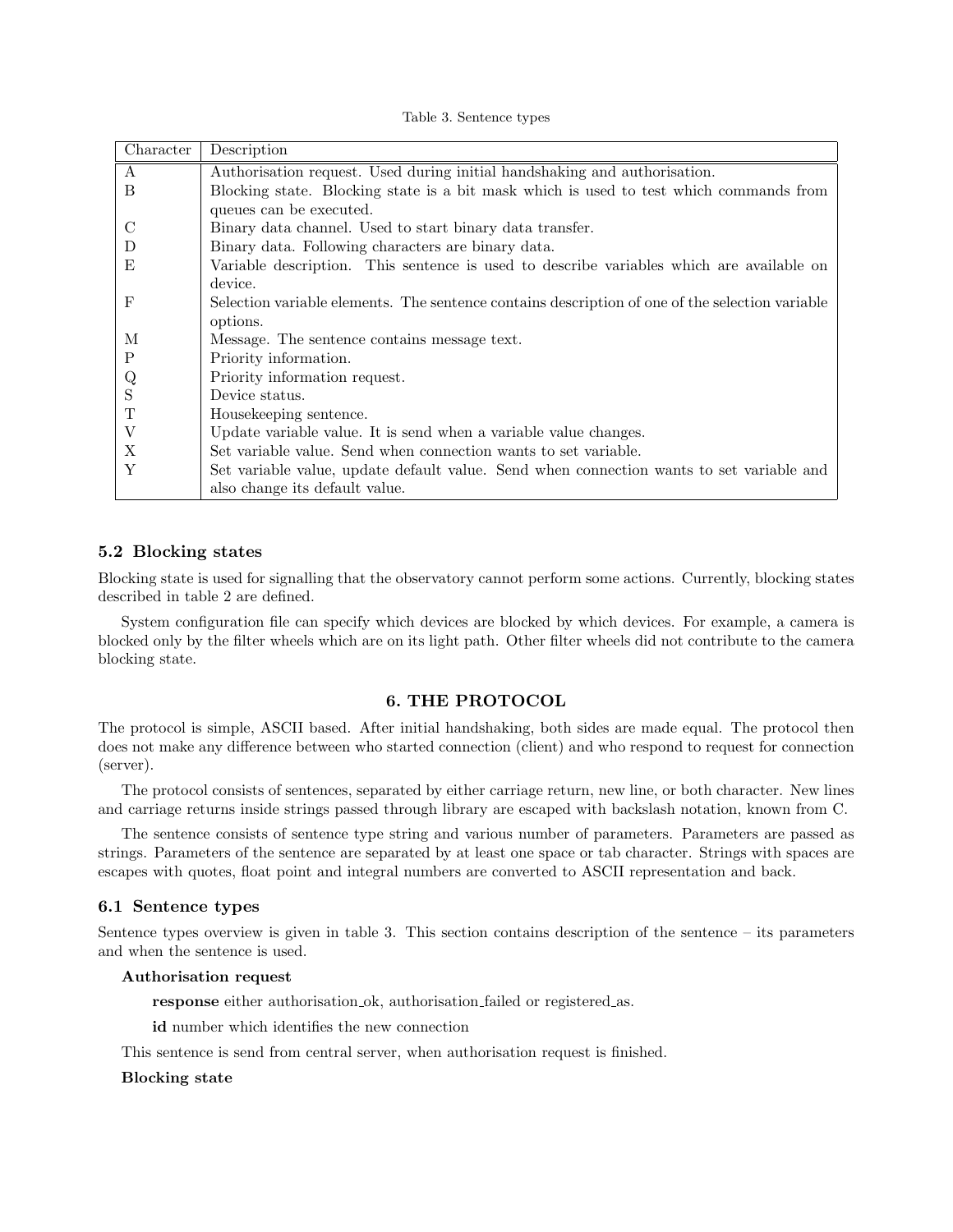#### blocking state

Updates blocking state.

#### Binary data channel

### data connection id

data size

#### data type

This sentence describes binary data connection. It is send before any data bytes are send, to start new binary data channel. Data connection id is used to track arriving data.

#### Binary data

data connection id

# sentence data size

data of previous specified size

After data connection is established, data can flow through connection. The are identified by data connection id. The receiving part assembles them together. As data size is specified, data are send without any escaping.

# Variable description

flags

# name

#### description

Send description of new variable. Description contains variable flags, name and description used for FITS comment. Please see section on variables for detailed discussion.

#### Selection variable elements

#### selection variable name

#### selection string

This sentence specifies strings which will be in selection list for selection variable. The selection string is added to top of the selection variable list.

#### Message

timestamp originator message type message text

This sentence sends message from one element to the other. Massage is send together with local time when it was generated, originator of the message and message type, which specifies message severity.

#### Priority information

#### priority client ID

### priority timeout

This sentence is send from central daemon when new priority client is selected. Priority client can perform operations which might collide when they are executed from more then one component.

#### Priority information request

have priority 1 if receiving part currently has priority, 0 if it does not have priority.

This sentence is send when a connection receives or lost priority.

### Device status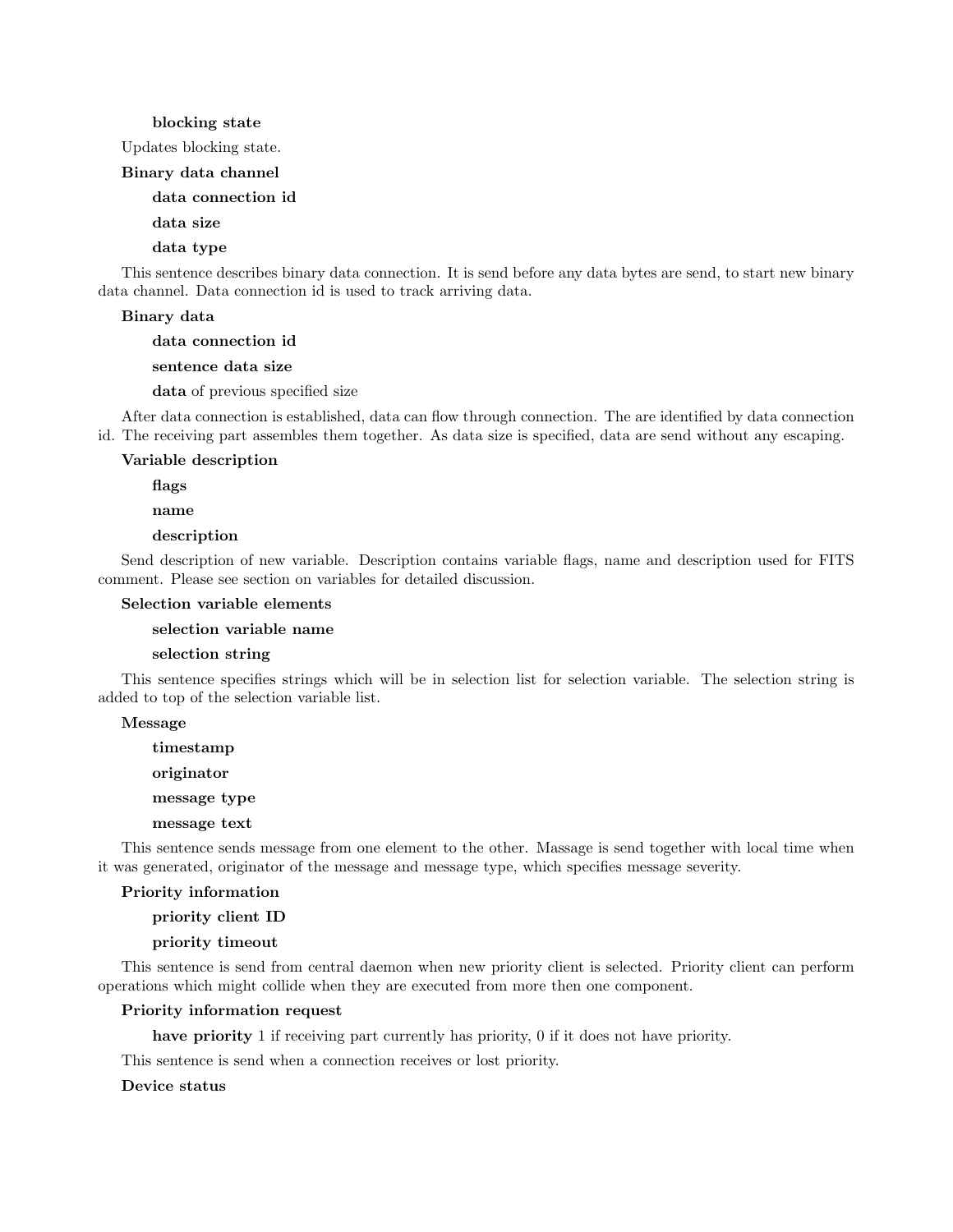#### device status new device status

Sends new device status of the device. This sentence is used to distribute informations about new device state.

#### Housekeeping sentence

type either string "ready" or "OK"

This sentence is used to send housekeeping informations. As RTS2 block are single threaded, they can block in endless loop. When this occurs, the blocks will not call routine to check for incoming TCP/IP packets.

When connection was inactive for 2 minutes, the block send outs "T ready" sentence. The other block reply with "T  $OK$ ". If reply is not received within 2 minutes, connection is ended.

# Update variable value

variable name name of the variable which value is changed

new value as string

This call is transmitted when the variable value of the transmitter was changed. It pass new value to the other part of the communication. Value is parsed by value parser, so it can consist of any string sequence.

#### Set variable value

variable name name of the variable which will be set

**operation** operation, which will be performed. Usual operations are  $+=, ==, =$ 

operand string which describes operand value

This sentence sends variable update request. The device tries to perform variable change as requested. The response is either changed as requested without error, error during change or change was queued. When the change is queued, server informs user when new value takes effect by sending variable update sentence with new value.

#### Set variable value, update default value

variable name name of the variable which will be set

**operation** operation, which will be performed. Usual operations are  $+=, ==, =$ 

operand string which describes operand value

This sentence sends variable update request. The current variable value and default variable value will be both updated. Response is similar to plain variable update sentence.

#### 7. BASIC COMMANDS

RTS2 has a limited set of commands which are supported by all connections. They are handled in blocks superclasses. The commands are described in following table: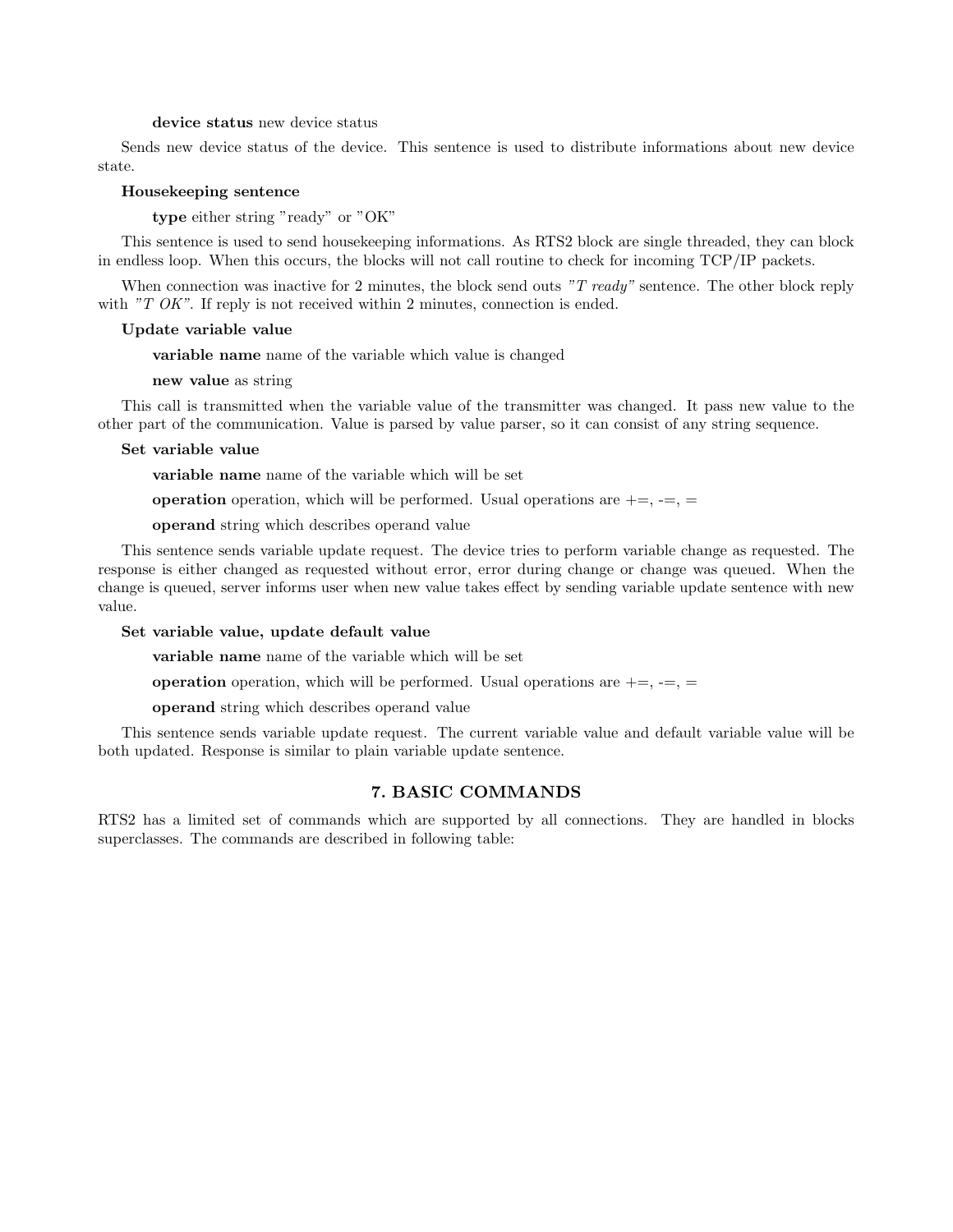| command           | comment                                                            |
|-------------------|--------------------------------------------------------------------|
| auth              | command used for device authorisation                              |
| authorisation_key | transmits authorisation key                                        |
| base_info         | transmits device constants values. Value of device constant using  |
|                   | the "V" sentence.                                                  |
| device            | transmits informations about device.                               |
| device status     | query for device status. This command trigger a complex sequence   |
|                   | of commands between devices and central server. The sequence       |
|                   | results in device status update.                                   |
| exit              | ends the connection                                                |
| info              | transmits variables actual values. Values are transmitted with the |
|                   | "V" sentence.                                                      |
| killall           | ends all commands. This is used in Rapid Reaction Mode overtake    |
|                   | of the telescope.                                                  |
| ready             | query device if it is ready.                                       |
| script_ends       | informs device that script has ended. Triggers setting variables   |
|                   | back to default values.                                            |
| this_device       | sends name of the device which sends the command. Used during      |
|                   | initial handshaking.                                               |

Devices can have own specific commands. But preference is given to commands linked to variable changes. Clear advantage of linking actions to value change is that value change is visible to other users, while command must send message in order to be visible.

That can be best demonstrated on simple telescope pointing. One approach is to have specific command to start telescope movement to target location. Other is to create variables which provides values of the telescope target location. Telescope then moves on change of this variable.

Target positions variable can be used to monitor system performance by comparing its value with a telescope actual position, which is displayed as another value. It is clear that this design is more transparent for user who would like to see how the system is behaving. Something is clearly wrong when there is a big difference between target position and actual telescope position.

# 8. PROTOCOL PERFORMANCE

The pure ASCII version of the protocol presents some additional overhead for communication protocol. It is without any doubts that large binary data, which are transmitted using the protocol and which usually represents images, must be transported in binary form. But given currently available high–speed detector, even relatively high rates of ASCII messages, which is about 2000 messages per seconds per component, is not sufficient. In order to allow such images to be processed properly, either library needs to be further optimised, or binary protocol must be used. Of course the best solution is the combination of both approaches.

### 9. SYNCHRONISATION

Robotic observatory software system includes lots of various synchronisation mechanisms. One that probably comes first to mind is to not expose while mount is moving. But there are other synchronisation cases. Filter wheels and focuses usually does not move during exposure. And the opposite – perform some action, which affect the image, during exposure – is also required. For example calibration source must be swung while camera is exposing.

The paradigms, which governs how synchronisation is handled in RTS2, is: "Try to do as much as possible, and leave it to commands to decide when to execute". This philosophy resulted in creation of different queues inside RTS2 building blocks, which holds commands while they wait for device to reach state when they execution can be performed. The used approach may look difficult, but it provides robust way how to handle synchronisation.

The other possible approach – pre–plan sequence in which commands shall be executed and the carry this execution – would be most probably simpler to debug and understand. But it most probably would results in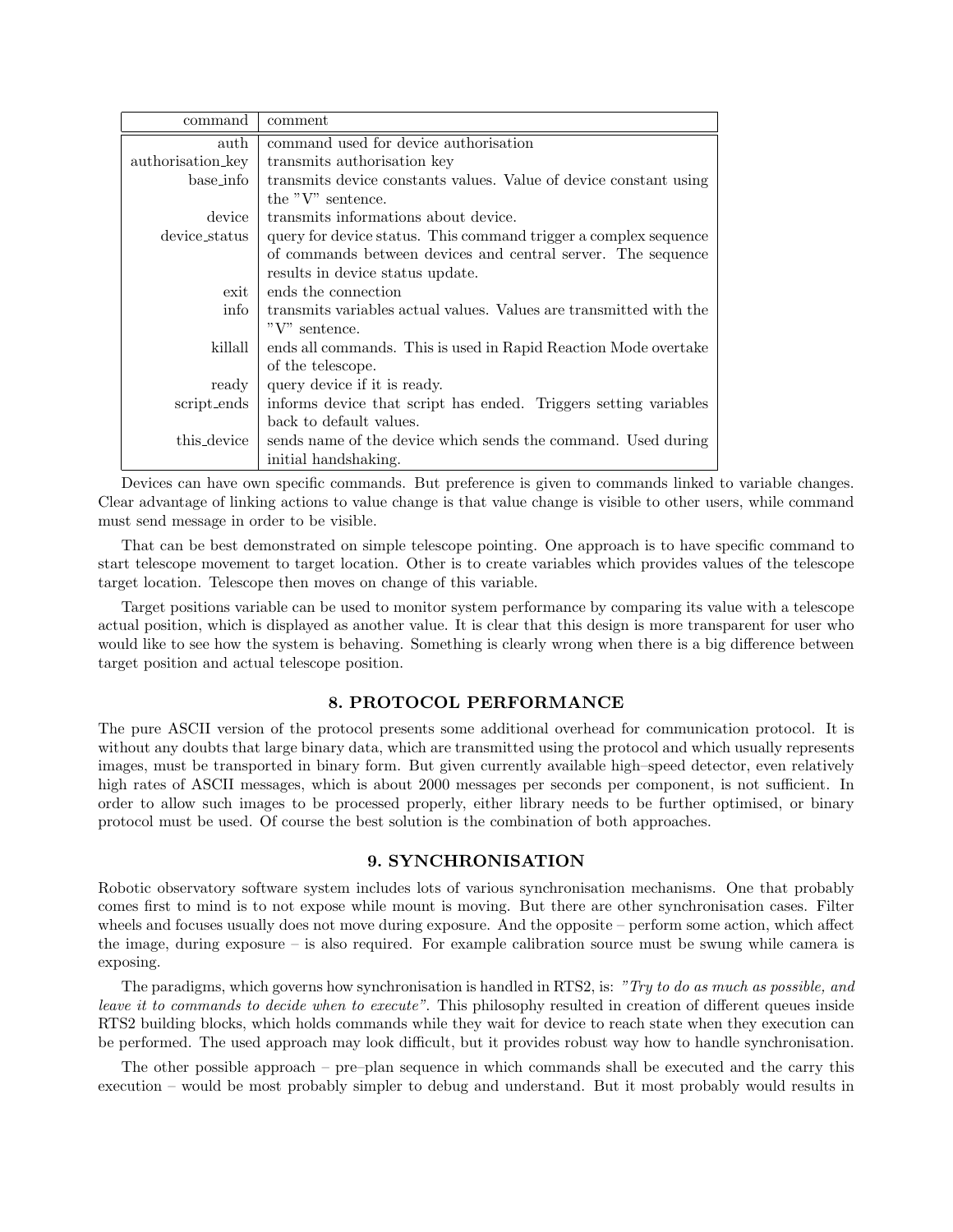system which will not be as robust to various devices failure as plain "execute them and let them care of themself" approach offers.

### 10. COMMAND EXECUTION

Each command is queued for execution using queCommand method. Apart from the command, this method takes bit mask of states, which can block command execution. If this mask is zero, the command is send to target device without any extra operation performed.

Otherwise, following algorithm is executed:

- 1. Command is send to the device to report its current blocking status.
- 2. Device sends command to ask for its blocking state to central server.
- 3. The central server sends commands to all devices which are listed as possibly causing blocking of the device which asks for its blocking state
- 4. Once all blocking states are updated, final blocking state is send back to the device.
- 5. Device pass blocking state to the client.
- 6. Client check if the blocking state is acceptable for command execution. If it is, client send command to the device and this algorithm ends.
- 7. Client waits for updates of device blocking state.
- 8. Once the blocking state update is received, algorithm continues with step 6.

But system operation includes complex synchronisation scenarios, where this approach will not yield optimal result. The best example are telescope corrections. The images are processed as soon as possible, exact location of the image center is calculated, and correction between entered and real position are send to the telescope. The correction must be applied when none of the cameras attached to the telescope is exposing. It is quite easy to find an example how system with two cameras can remain in state when at least one of the camera is exposing forever, thus disabling possibility to execute any correction movement.

To deal with this, following simple extension to the algorithm is added:

- 1. Telescope driver receives correction from image processing process
- 2. Telescope driver sends to centrald daemon and all connected devices blocking mask, indicating that it is moving
- 3. Central daemon distributes moving mask to all connected devices. From now on the system will postpone all commands which required telescope to track the position.
- 4. Telescope driver sends query to central daemon, asking for its blocking state
- 5. Central daemon distribute query to all devices which might block telescope movement
- 6. Devices respond to central daemon. They previously received new blocking mask from telescope driver, so they will not start new exposure
- 7. Central daemon collect informations from the devices and send the resulting mask to telescope driver.
- 8. If telescope can move, algorithm continue with step 11.
- 9. Telescope waits for updates of device blocking state.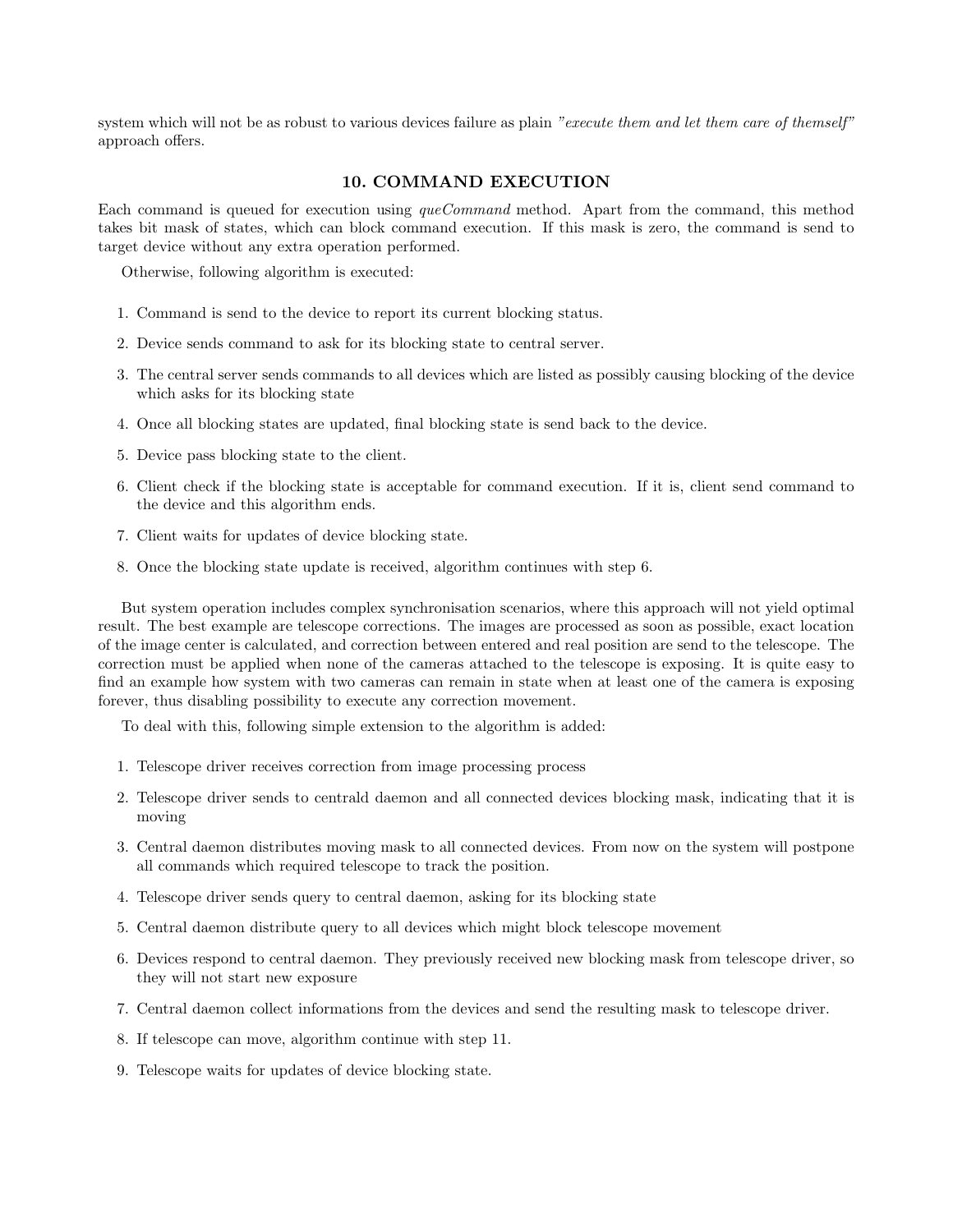10. Once the blocking state update is received, algorithm continues with step 8.

11. Telescope starts moving.

12. If during moving any new exposure is tried, it is postponed, as system is not ready to receive it.

13. Telescope ends moving, sends blocking state without moving bit set to the central daemon.

- 14. Central daemon distributes blocking state updates to the device.
- 15. Devices receives blocking state update, If there is any queued exposure, the exposure is started.

This algorithm takes advantage of the blocking mechanism, developed for command execution. It works with telescope, filter wheels and any other possible devices which might interfere with camera exposures.

# 11. EXAMPLE

Here is an example code, showing implementation of the simple sensor device, which has one integer and one selection variable. The device is connected by serial port, so it provides a command line option to specify which serial port is used, with "/dev/ttyS0" being the default serial connection.

```
#include "../utils/rts2device.h"
#include "../utils/rts2connserial.h"
class Rts2DevSensorDummy:public Rts2Device
{
 private:
     Rts2ValueInteger *testInt;
     Rts2ValueDouble *testDouble;
     const char *serialDev;
     Rts2ConnSerial *serialConn;
 protected:
     virtual int processOption (int in_opt)
     {
      switch (in_opt)
       {
          case 'f':
            serialDev = optarg;
            break;
          default:
            return Rts2Device::processOption (in_opt);
      }
       return 0;
     }
     virtual int init ()
     {
       int ret;
       // first call init from parent class, as that will also parse command line option
      ret = Rts2Device::init ();
       if (ret)
         return ret;
```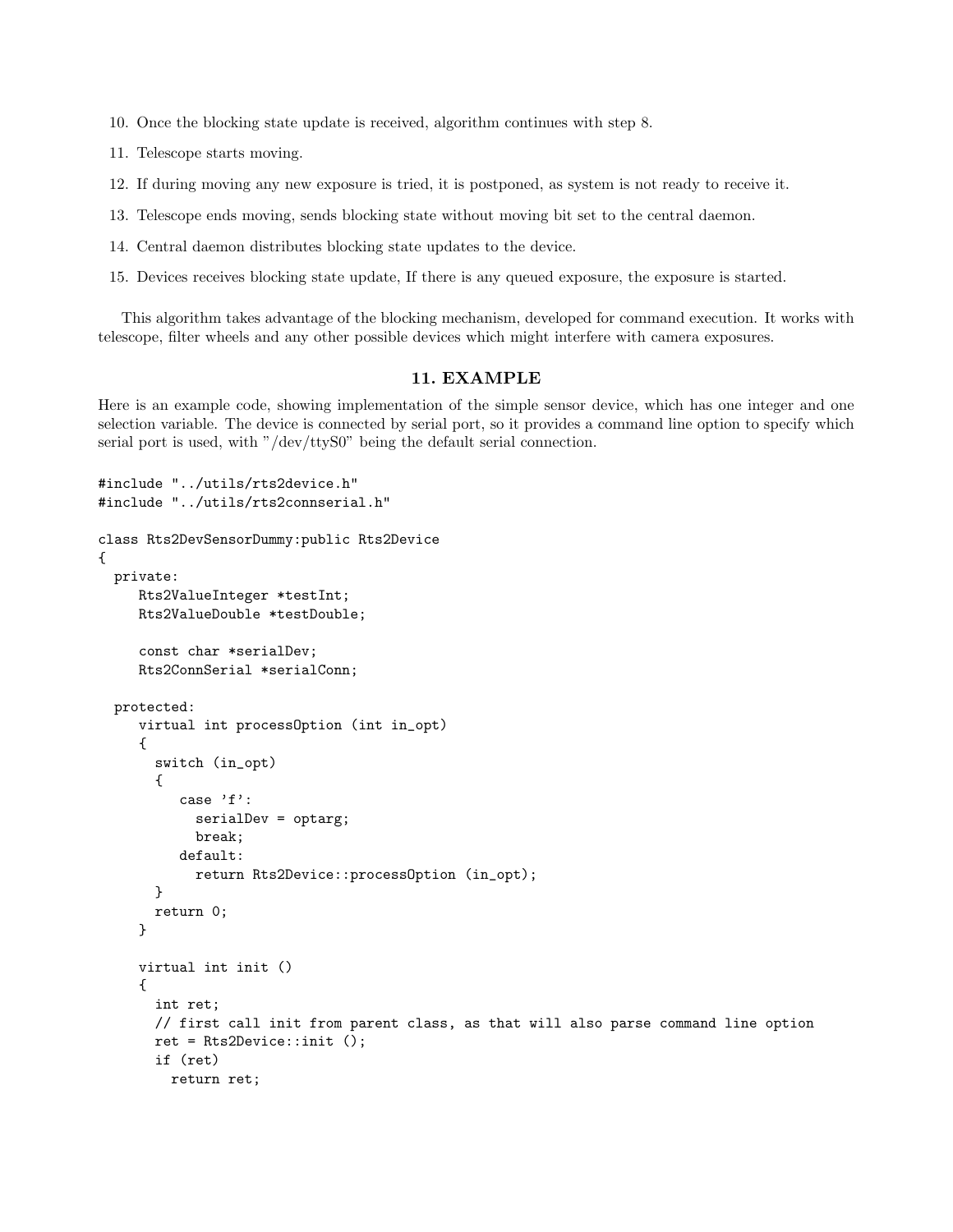```
serialConn = new Rts2ConnSerial (serialDev, this, BS9600, C8, NONE, 40);
       return serialConn->init ();
     }
     virtual int setValue (Rts2Value * old_value, Rts2Value * newValue)
     \mathcal{L}if (old_value == testInt)
         return 0; // full version will write here to the device
       if (old_value == testDouble)
         return 0; // same as above
       return Rts2DevSensor::setValue (old_value, newValue);
     }
 public:
     Rts2DevSensorDummy (int in_argc, char **in_argv)
     :Rts2Device (in_argc, in_argv, "S1")
     {
       createValue (testInt, "TEST_INT", "test integer value",
         true, RTS2_VWHEN_RECORD_CHANGE, 0, false);
       createValue (testDouble, "TEST_DOUBLE", "test double value", true);
       addOption ('f', NULL, 1, "serial port used for device communication");
       serialDev = "/dev/ttyS0";
       serialConn = NULL;
     }
};
int main (int argc, char **argv)
 Rts2DevSensorDummy device = Rts2DevSensorDummy (argc, argv);
 return device.run ();
```
{

}

#### 12. CONCLUSION

This article presents core part of the Remote Telescope System – the protocol which is used to communicate between devices. Major protocol features are described, with aim to explain features designed to easy a developer live during developing control environment for complex observatory system. Article also contains section on protocol development history is described, a discuss a bit protocol performance issues, and small example which demonstrates protocol simplicity.

RTS2 is still being developed, with new features added almost daily. With its astronomical–observatory centered design, RTS2 provides an interesting alternative to complex communication libraries. The system provides communication interface together with facilities for observation management, image processing and other related task of an autonomouse observatory. The ultimate goal of the future development is to create package, which will be able to reasonably replace human operator on all possible observation instruments setups.

RTS2 is ready to enable others groups or individuals to switch from remotely controlled observatory to full observatory environment. We will be more then happy assisting customisation of RTS2 to other observatory environments.